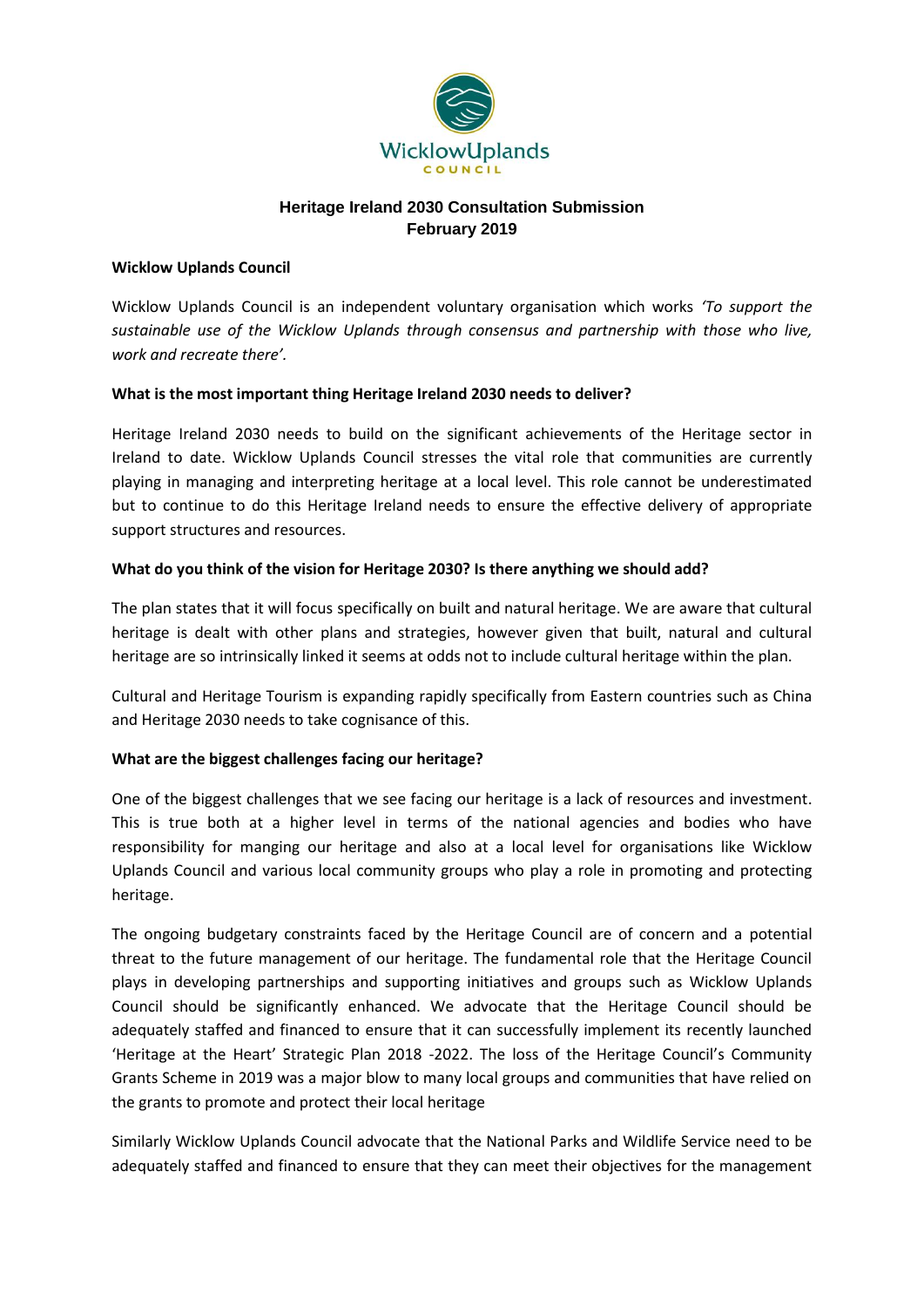

and conservation of our most important natural heritage sites. Given that Ireland has EU conservation obligations for these areas appropriate resources are paramount.

In addition, the unknown consequences of Brexit will undoubtedly bring about challenges for our heritage. The continuation and development of cross border partnerships is fundamental to a full cultural understanding of the island of Ireland.

The unenclosed land in the Wicklow/Dublin Uplands is of high value for biodiversity and is of European conservation importance for habitats and birds. This is recognised by the designation of a substantial area of the uplands region as a Special Area of Conservation (SAC) and Special Protection Area (SPA). These areas are among the most important and especially the most visited natural, and cultural, heritage areas in the country due to the presence of peatlands and associated biodiversity and the proximity to Dublin.

The main challenges for the management of upland areas include:

- The decline in upland farming; farmers have traditionally been the custodians of habitats but an ongoing reduction in farming activities has seen a decline in the quality and condition of associated habitats. There is growing awareness that traditional farming activities supports greater biodiversity. However, there needs to be a more integrated approach between the Department of Arts, Heritage and Culture and the Department of Agriculture Food and Marine to develop cohesive policies to support extensive farming practices.
- Climate Change is one of the greatest threats to all aspects of our heritage. Upland areas possess the largest areas of peatland in the country and therefore hugely important in terms of carbon storage and sequestration. Correct management of these areas is vital.
- The decline in the rural economy is a major challenge. Vibrant and engaged local communities are fundamental to local heritage interpretation and management. This decline can only be addressed with an integrated and multi government department approach.

# **What do you think of the draft objectives in the document? In your view is there something important missing?**

Effective national leadership in heritage management is critical and we reiterate that appropriate staffing and resources are required for all agencies.

Wicklow Uplands Council stresses the importance of a bottom up approach to management and the ability of local people to have their say in the decision making process. Wicklow Uplands Council has for the past 20 years demonstrated that the bottom up approach is hugely successful.

## **What changes are happening right now that might impact on our heritage?**

There are numerous changes happening at present which may impact our heritage. While there are some negative impacts there are of course other changes which present exciting opportunities to have a positive impact on our heritage: